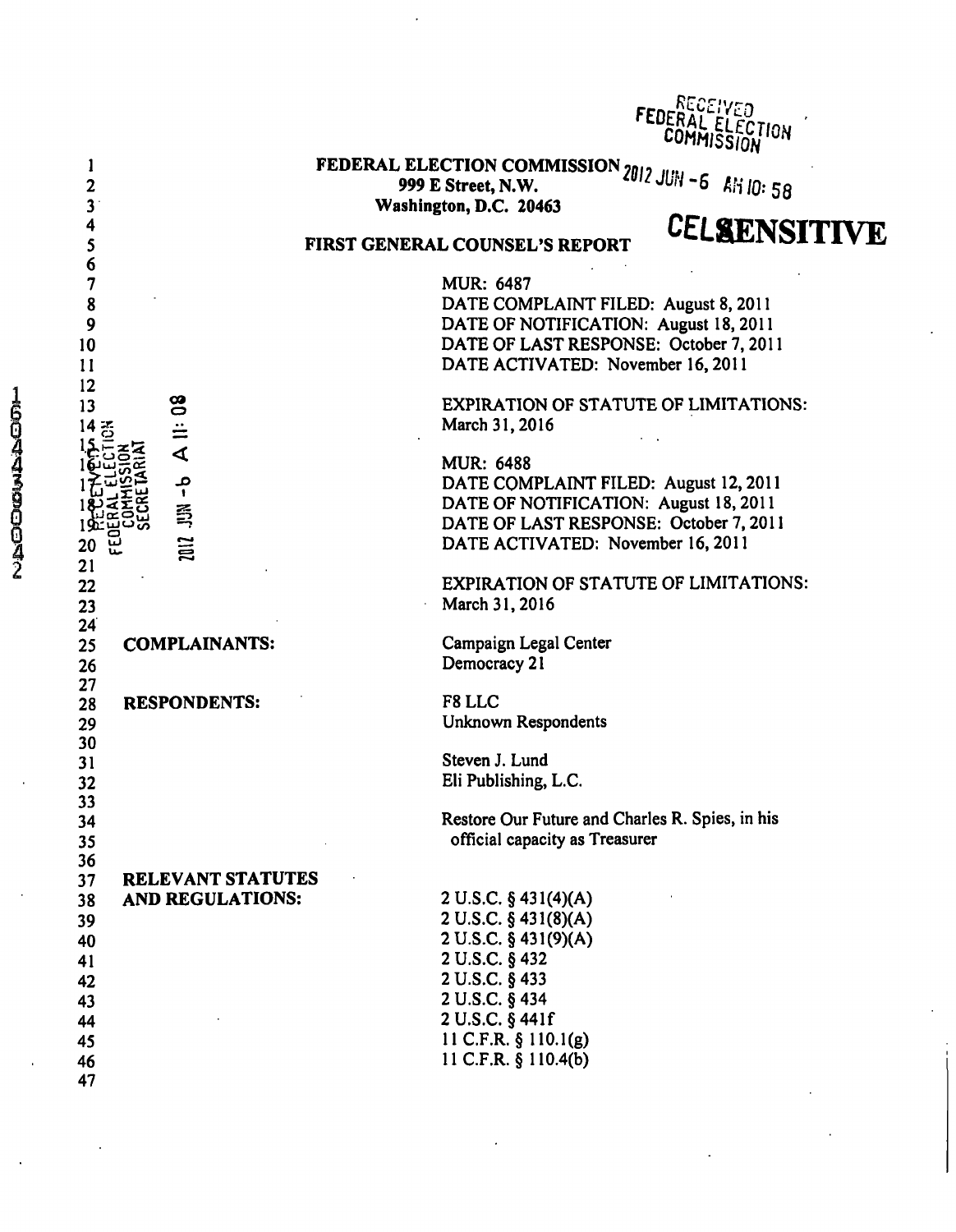## 1 INTERNAL REPORTS CHECKED: Disclosure reports 2 **2 I**  3 FEDERAL AGENCIES CHECKED: None

**4 I. INTRODUCTION** 

5 In these two closely related matters, the Complaints allege that Restore Our Future, an 6 independent expenditure-only committee, and Charles R. Spies in his official capacity as 7 Treasurer ("ROF"), accepted two \$1 million contributions on the same date that nominally were 8 made in the name of entities that were not in fact the true sources of the contributions. Both 9 complaints allege violations of section 441f of the Federal Election Campaign Act of 1971, as 10 amended ("the Act").

11 In MUR 6487, the Complaint alleges that certain unknown persons unlawfully made a 12 \$1 million contribution in the name of F8 LLC ("F8"), and that F8 in turn violated the Act by 13 knowingly permitting its name to be used for making such a contribution. Compl. at 4, MUR 14 6487 ("F8 Compl."). In MUR 6488, the Complaint alleges that Steven J. Lund unlawfully made 15 a \$I million contribution in the name of Eli Publishing, L.C. ("Eli Publishing"), and that Eli 16 Publishing in turn violated the Act by knowingly permitting its name to be used for making such 17 a contribution. Compl. at 4, MUR 6488 ("Eli Publ'g Compl."). The Complaints also allege that 18 F8 and Eli Publishing violated sections 432,433, and 434 by failing to register as political 19 committees and neglecting to file relevant disclosure reports with the Commission. F8 Compl. at 20 6-7; Eli Publ'g Compl. at 7.

21 The Response of F8 ("F8 Response") in MUR 6487 and the joint Response of Eli 22 Publishing and Lund ("Joint Lund Response") in MUR 6488 deny that respondents violated the

 $\overline{2}$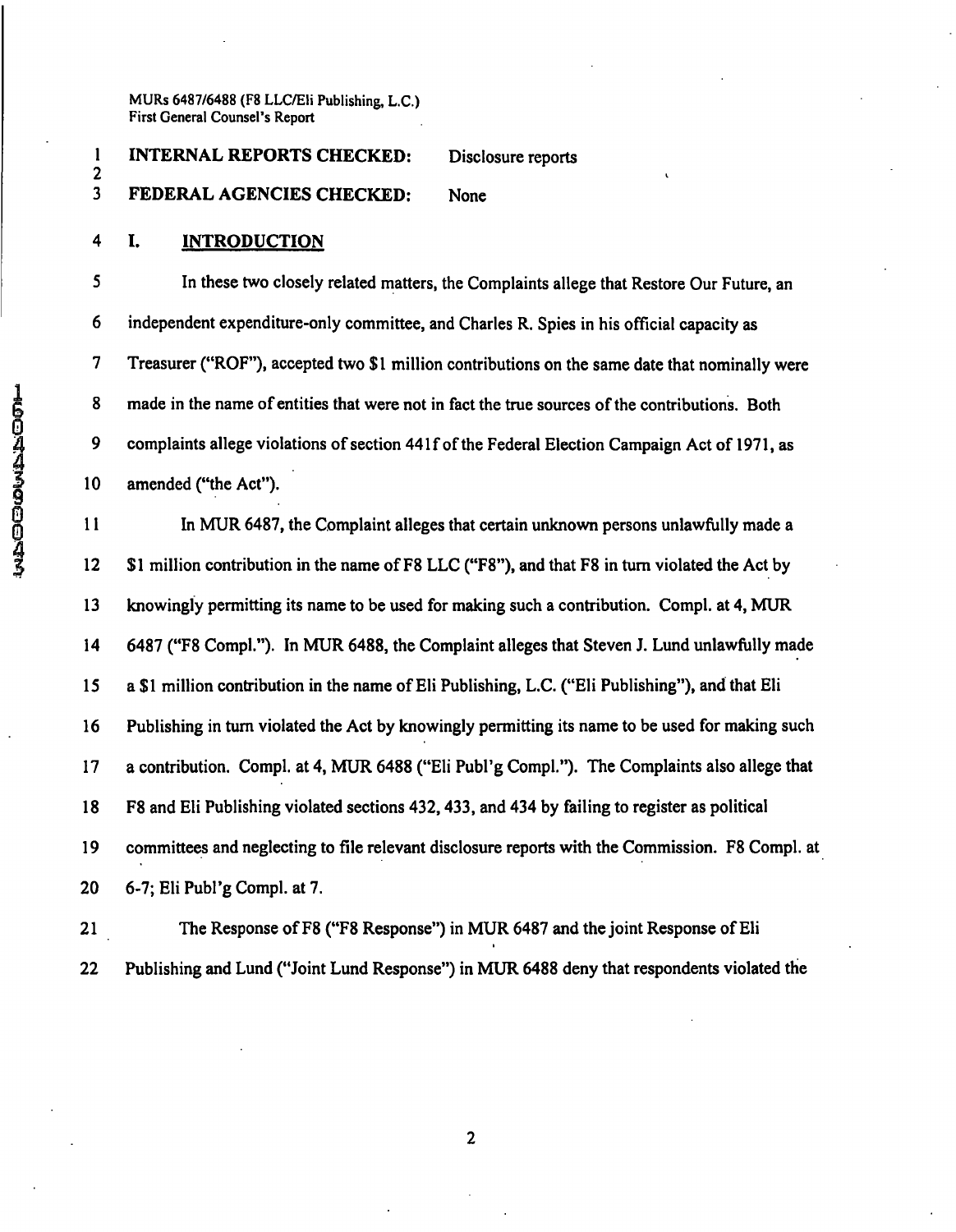1 Act.<sup>1</sup> They argue that, because the Complaints rely on a single media report, they rest on "sheer 2 speculation" and fail to allege sufficient facts to establish that a violation may have occurred. 3 See F8 Resp. at 1-2; Joint Lund Resp. at 1-2. They further contend that the contributions to 4 ROF, "on their face," were lawful corporate contributions. See F8 Resp. at 2; Joint Lund Resp. 5 at 2. Finally, they claim that the Complaints fail to allege any facts demonstrating that either F8 6 or Eli Publishing satisfies the legal requirements for political committees. See F8 Resp. at 2-3; 7 Joint Lund Resp. at 2-3.

8 There is abundant evidence establishing reason to believe that the \$1 million 9 contributions made on the same day to ROF nominally by Eli Publishing and F8 were in fact 0 10 engineered and made by Lund and other unknown respondents. Accordingly, we recommend ^ 11 that the Commission find reason to believe that Lund and Unknown Respondents violated 12 2 U.S.C. § 44 If by knowingly making a contribution in the name of another, and that F8 and Eli 13 Publishing violated 2 U.S.C. § 441f by knowingly permitting their names to be used to make 14 contributions in the name of another. We further recommend that, to investigate these possible 15 violations of section 441 f, the Commission authorize compulsory process, as necessary. 16 There is no basis, however, to conclude at this point that F8 or Eli Publishing is a 17 political committee, rather than a pass through or conduit for contributions by Lund and the 18 Unknown Respondents. We therefore recommend that the Commission take no action at this 19 time with respect to the allegations that F8 and Eli Publishing violated 2 U.S.C. §§ 432,433, and 20 434.

21 Finally, we recommend that the Commission take no action at this time with respect to 22 ROF.

 $\mathbf{3}$ 

<sup>&#</sup>x27; Lund did not respond in MUR 6487, despite formally designating counsel when notified of the Complaint and responding in MUR 6488.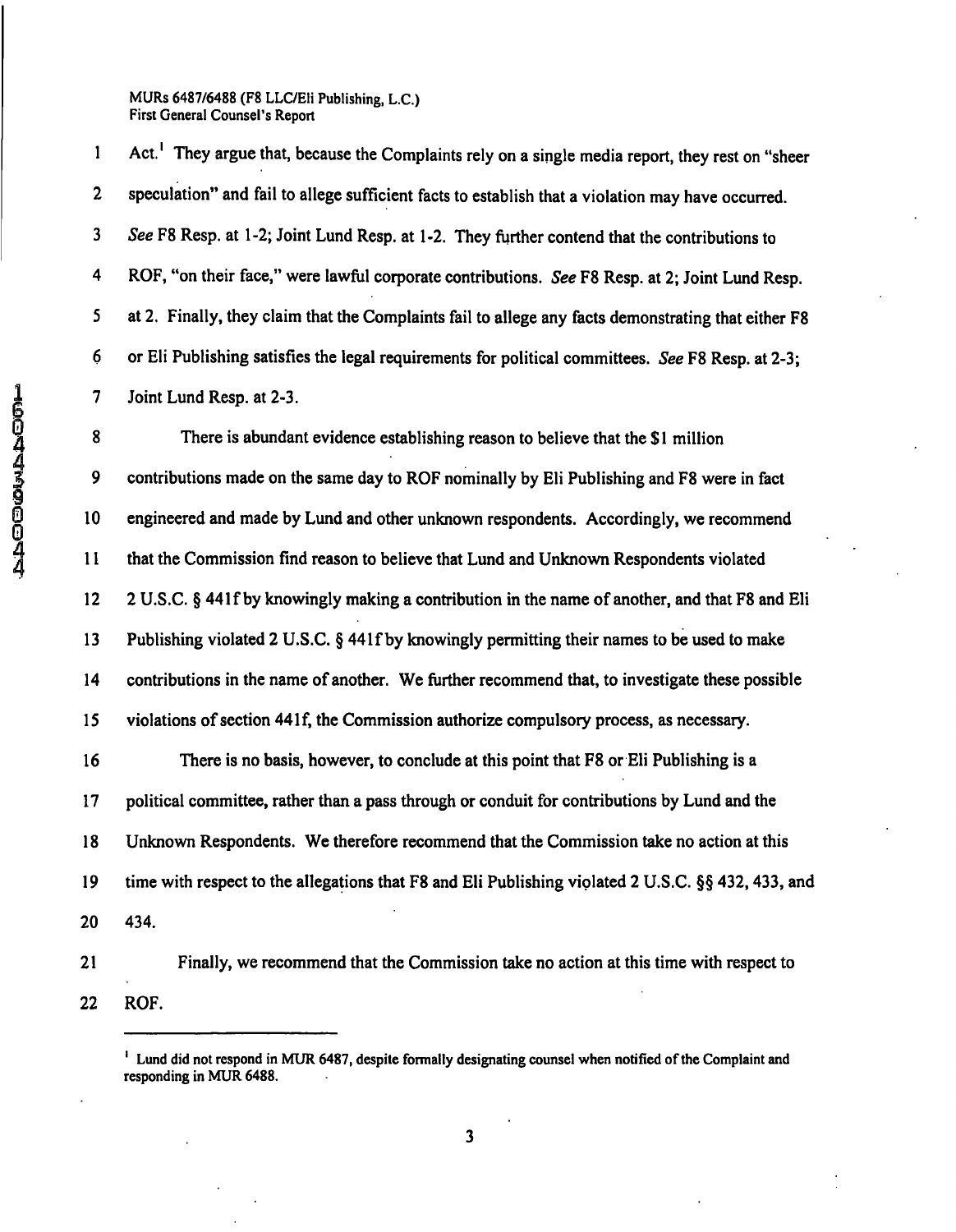# **1 II. FACTUAL BACKGROUND**

# **2 A. Eli Publishing, F8, and Steven Lund**

 $\frac{3}{4}$ 4 Eli Publishing is a single-member, limited liability company registered with the State of 5 Utah. Joint Lund Resp. at 2; Utah Division of Corporations and Commercial Code, Business 6 Search, https://secure.utah.gov/bes/action/details?entitv=2035057-0160 (last visited May 4, 7 2012). Lund founded the company in 1997, Joint Lund Resp. at 2, and Utah state records reflect 8 that Lund is Eli Publishing's registered agent. Eli Publ'g Compl. at 2. Lund claims that he 9 created Eli Publishing "for the purpose of publishing a range of specialty books." In the roughly 10 IS years of its existence, Eli Publishing has published one book; Lund says that the company 11 "inten[ds] to publish additional books" in the future. Joint Lund Resp. at 2. According to 12 publicly available information, Eli Publishing had estimated sales of only S72,000 in 2011 and 13 \$70,000 in 2012. See D&B Market Identifiers Database, http://www.westlaw.com. 14 In ROF's 2011 Amended Mid-Year report to the Commission, ROE disclosed that it 15 received a \$ 1 million contribution from Eli Publishing on March 31, 2011. ROF's reports to the 16 Commission and Utah state records both identify Eli Publishing's address as 86 N. University 17 Avenue, Suite 420, Provo, Utah 84601. 18 Formed in 2008, F8 is also a limited liability company registered with the State of Utah. 19 See F8 Resp. at 2; Utah Division of Corporations and Commercial Code, Business Search, 20 https://secure.utah.gov/bes/action/details?entitv=7172076-0160 (last visited May 4.2012). F8's 21 Response states only that its purpose is "commercial." F8 Resp. at 2. F8 lists two managers in 22 its annual report: Jeremy S. Blickenstaff and Shannon Anderson. BlickenstafFis F8's registered

23 agent. F8 LLC Annual Report (Mar. 15, 2010), https://secure.utah.gov/besimage/

24 search.html?entityNumber=7172076-0160 (last visited May 4, 2012). Blickenstaff is also

25 reportedly Lund's son-in-law and an employee of Nu Skin Enterprises, another company co-

**ISO00459000459**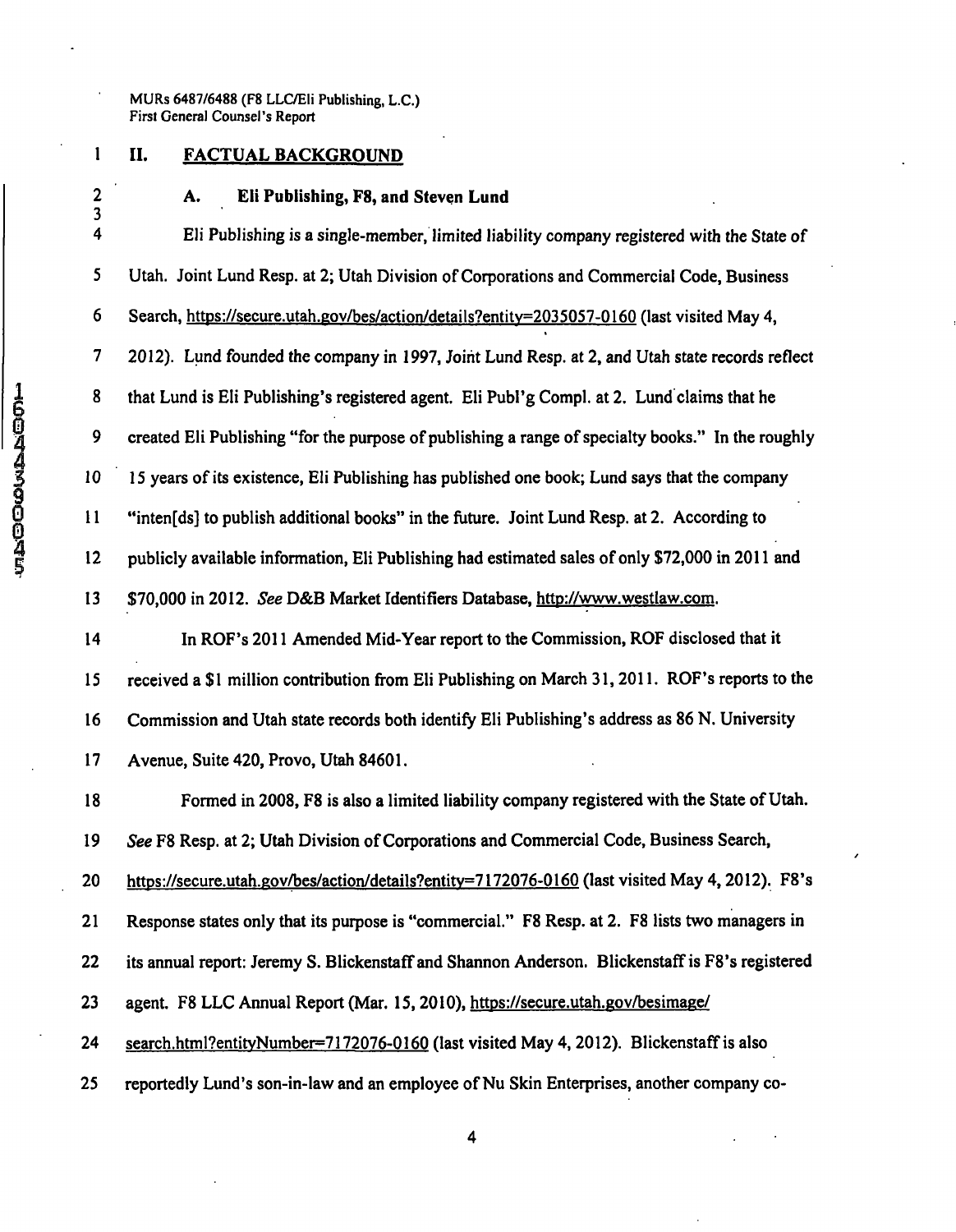*1 founded by Lund. See T.W. Famam, Donation Helps Romney Get Some Skin in the Presidential 2 Game, WASH. POST, Sept. 12, 2011; 2 Utah Companies Donate \$1 Million a Piece to Romney*  3 PAC, Fox 13 News, http://utahcountysouth.fox13now.com/news/news/59208-2-utah-companies-*4 donate-1 -million-apiece-romnev-pac. cited in F8 Compl. ("Fox 13 News Broadcast"); see also*  5 Tr. of Fox 13 News Broadcast of Aug. 4, 2011 ("Transcript"), Attach. A.<sup>2</sup> F8's Designation of 6 Counsel appears to be signed by Blake M. Roney. Roney, along with Lund, is a founder and 7 senior executive officer of Nu Skin. See Designation of Counsel Form, MUR 6487 for F8 LLC 8 (filed Sept. 1,2011).

9 ROF's 2011 Amended Mid-Year Disclosure Report reports that it received a \$1 million 10 contribution from F8 on March 31,2011 — the same date it received the \$1 million contribution 11 from Eli Publishing. Utah state records and ROF's disclosure reports both also show that F8 has 12 the same address as Eli Publishing: 86 N. University Avenue, Suite 420, Provo, Utah 84601.

# **13 B. The Allegations in the Complaint and the Fox 13 News Report**

14 The Complaint relies on an August 4, 2011, news broadcast aired by Fox 13 News, a 15 television station based in Salt Lake City, Utah. The broadcast focused on the \$1 million 16 contributions that ROF reported were made by Eli Publishing and F8 on the same day. The 17 broadcast includes footage taken at the address that both companies report as their principal 18 place of business in Utah state records, and that ROF lists in its reports to the Commission. This 19 Fox 13 News footage shows that neither F8 nor Eli Publishing was listed on the directory of the 20 building and did not occupy any office space in the building.

- 21 Suite 420 was not identified on any door in the building. An accounting firm occupied
- 22 suite 400, and an employee who spoke on camera told Fox 13 News that suite 420 was included

<sup>&</sup>lt;sup>2</sup> The Complaints provided a citation to an internet address for the Fox 13 News Broadcast that no longer appears to host the video; the full video and accompanying written report remain available on the Fox 13 News related website at the link we provide above.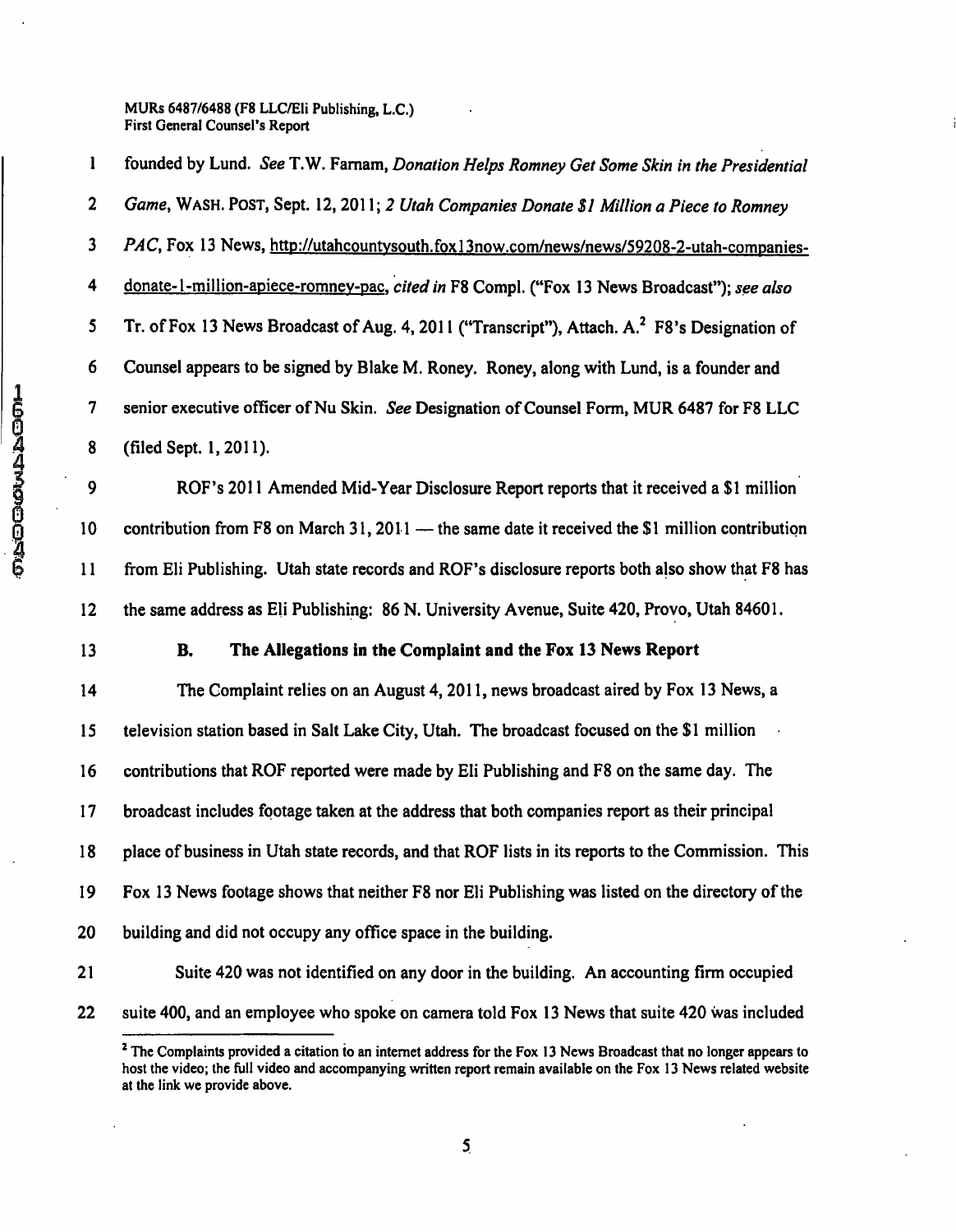| within the space occupied by the accounting firm. The accounting firm employee said that |
|------------------------------------------------------------------------------------------|
| entities named F8 or Eli Publishing did not operate out of that space. <sup>3</sup>      |

3 Lund reportedly spoke to a Fox 13 News reporter concerning the contributions from Eli 4 Publishing and made a number of admissions relating to his direction and control over the funds 5 used to make the contributions to ROF. "Lund told Fox 13 he's not trying to hide the donation. 6 He made it through a corporation he created to publish a book years ago because donating 7 through a corporation has accounting advantages. Lund says the size of his donation shows the 8 extent of his concern for the direction of the country." See Fox 13 News Broadcast (emphasis 9 added). According to the Fox 13 News reporter, Lund claimed he made the contribution through 10. Eli Publishing because he did not want "to be real public about being a part of the campaign." 11 Robert Smith, On the Million-Dollar Trail of a Mystery SuperPAC Donor, NPR (Apr. 26, 2012), 12 http://www.npr.org/blogs/monev/2012/04/26/151379832/on-the-million-dollar-trail-of-a-13 mystery-superpac-donor (last visited May 11, 2012) (the "NPR Broadcast") (emphasis added). **14 III. LEGAL ANALYSIS 15 A. The Available Information Provides Reason to Believe that Ell Publishing 16 and F8 Were Not the True Sources of the Contributions Made to ROF**  17 18 1. The Legal Standard in 441 f Matters

19 The Act prohibits a person from making a contribution in the name of another or

20 knowingly permitting his or her name to be used to effect such a contribution. 2 U.S.C. § 441f.

<sup>&</sup>lt;sup>3</sup> Numerous Lund-related businesses and trusts, as well as businesses formed by other senior Nu Skin executives **use the accounting firm's address as their registered place of business. A corporate filings search for Steven Lund in Utah state records reflects that Lund operates 14 entities with this mailing address. See [http://wvyw.lexis.com.](http://wvyw.lexis.com) Blickenstaff is registered as the agent of 20 companies at this address. See id. The family trusts of Lund and Roney reportedly use it as well. See Jonathan Martin & Kenneth P. Vogel, PAC Brings in \$12.2 Million for Mitt, POLITICO, July 31,2011. A charitable foundation of Sandra N. Tillotson also reportedly uses the address, although Tillotson**  reportedly denies any connection to the questioned contribution from F8. See Nicholas Confessore, et al., In **Republican Race, a New Breed of Superdonor, N.Y. TIMES (Feb. 21,2012). Tillotson, along with Lund and Roney, is a co-founder and senior executive officer of Nu Skin. Nu SKIN ENTERS., http://www.nuskin.com/**  content/nuskin/en US/people/management/founders.html (last visited June 4, 2012).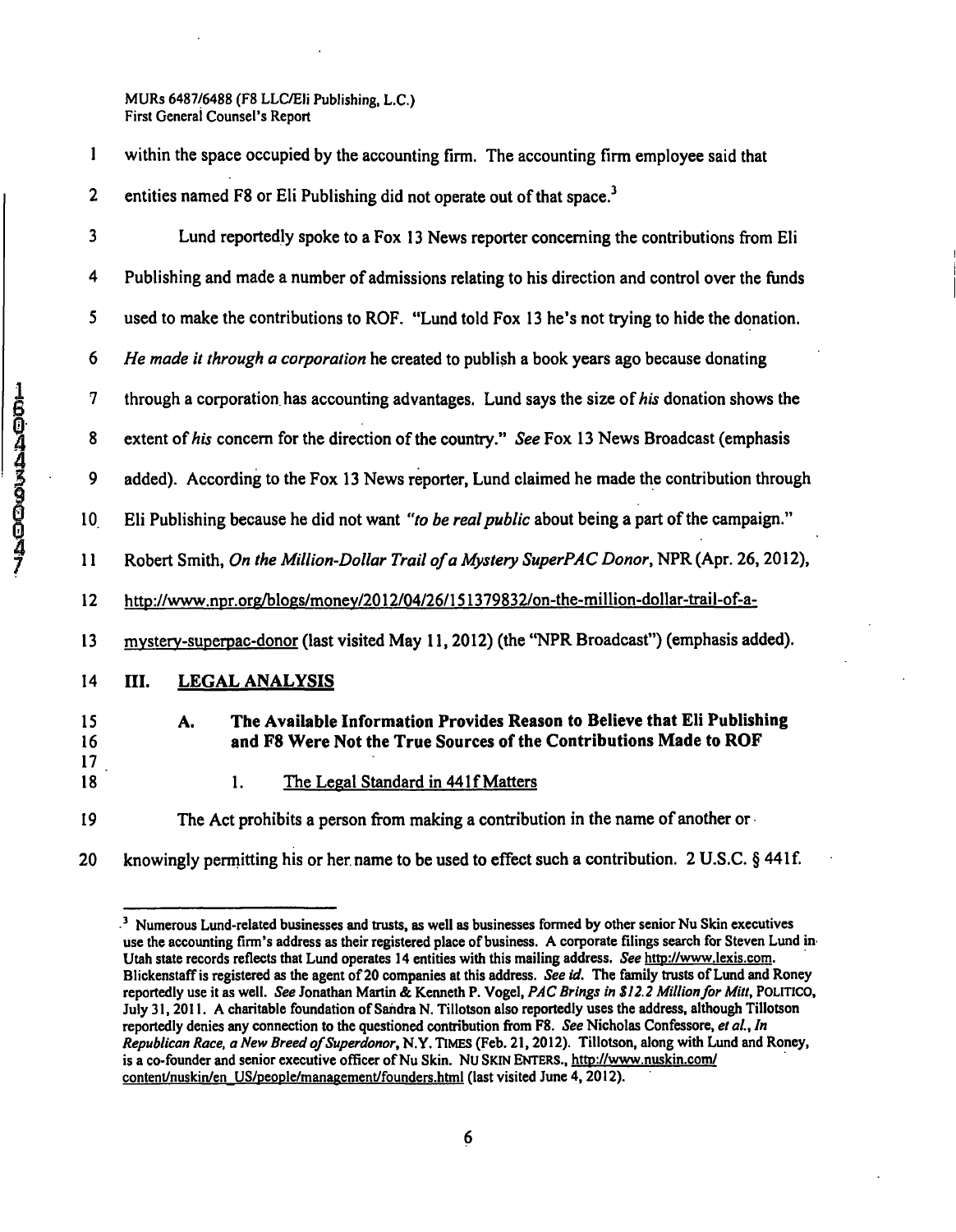|             |                                         | Correspondingly, the Act prohibits a person from knowingly accepting a contribution made by                                                                                                                                                                                                       |
|-------------|-----------------------------------------|---------------------------------------------------------------------------------------------------------------------------------------------------------------------------------------------------------------------------------------------------------------------------------------------------|
|             | $\boldsymbol{2}$                        | one person in the name of another person. Id. The term "person" for purposes of the Act and                                                                                                                                                                                                       |
|             | 3                                       | Commission regulations includes corporations. 2 U.S.C. § 431(11); 11 C.F.R. § 100.10.                                                                                                                                                                                                             |
|             | 4                                       | Commission regulations provide illustrative examples of activities that would constitute a                                                                                                                                                                                                        |
|             | 5                                       | violation of the Act by making a contribution in the name of another:                                                                                                                                                                                                                             |
| 16044300048 | 6<br>7<br>8<br>9<br>10<br>$\mathbf{11}$ | (i)<br>giving money or anything of value, all or part of which was<br>provided to the contributor by another person (the true<br>contributor) without disclosing the source of money or the thing<br>of value to the recipient candidate or committee at the time the<br>contribution is made, or |
|             | 12<br>13<br>14<br>15                    | making a contribution of money or anything of value and<br>(ii)<br>attributing as the source of the money or thing of value another<br>person when in fact the contributor is the source.                                                                                                         |
|             | 16                                      | 11 C.F.R. § 110.4(b)(2)(i)-(ii).                                                                                                                                                                                                                                                                  |
|             | 17                                      | The Act and Commission regulations focus on the "true" source responsible for making                                                                                                                                                                                                              |
|             | 18                                      | the contribution. The determination of the true source of the contribution turns on consideration                                                                                                                                                                                                 |
|             | 19                                      | of who "exercise[d] direction or control" over the funds distributed to the recipient. United                                                                                                                                                                                                     |
|             | 20                                      | States v. O'Donnell, 608 F.3d 546, 550 n.2 (9th Cir. 2010) (an intermediary who serves a                                                                                                                                                                                                          |
|             | 21                                      | "ministerial role" should not be viewed as the source of a contribution unless "an intermediary                                                                                                                                                                                                   |
|             | 22                                      | exercises direction or control over a gift") (citing 11 C.F.R. § 110.6(d)) (emphasis added).                                                                                                                                                                                                      |
|             | 23                                      | Requiring contributions to be made in one's own name, rather than in the name of                                                                                                                                                                                                                  |
|             | 24                                      | another or through a conduit, promotes full disclosure of the actual source of political                                                                                                                                                                                                          |
|             | 25                                      | contributions. O'Donnell, 608 F.3d at 553 ("[T]he congressional purpose behind $\S$ 441f – to                                                                                                                                                                                                     |
|             | 26                                      | ensure the <i>complete and accurate disclosure</i> of the contributors who finance federal elections —                                                                                                                                                                                            |
|             | 27                                      | is plain.") (emphasis added); Mariani v. United States, 212 F.3d 761, 775 (3d Cir. 2000)                                                                                                                                                                                                          |
|             | 28                                      | (rejecting constitutional challenge to section 441f based upon compelling governmental interest                                                                                                                                                                                                   |

 $\overline{7}$ 

 $\ddot{\phantom{a}}$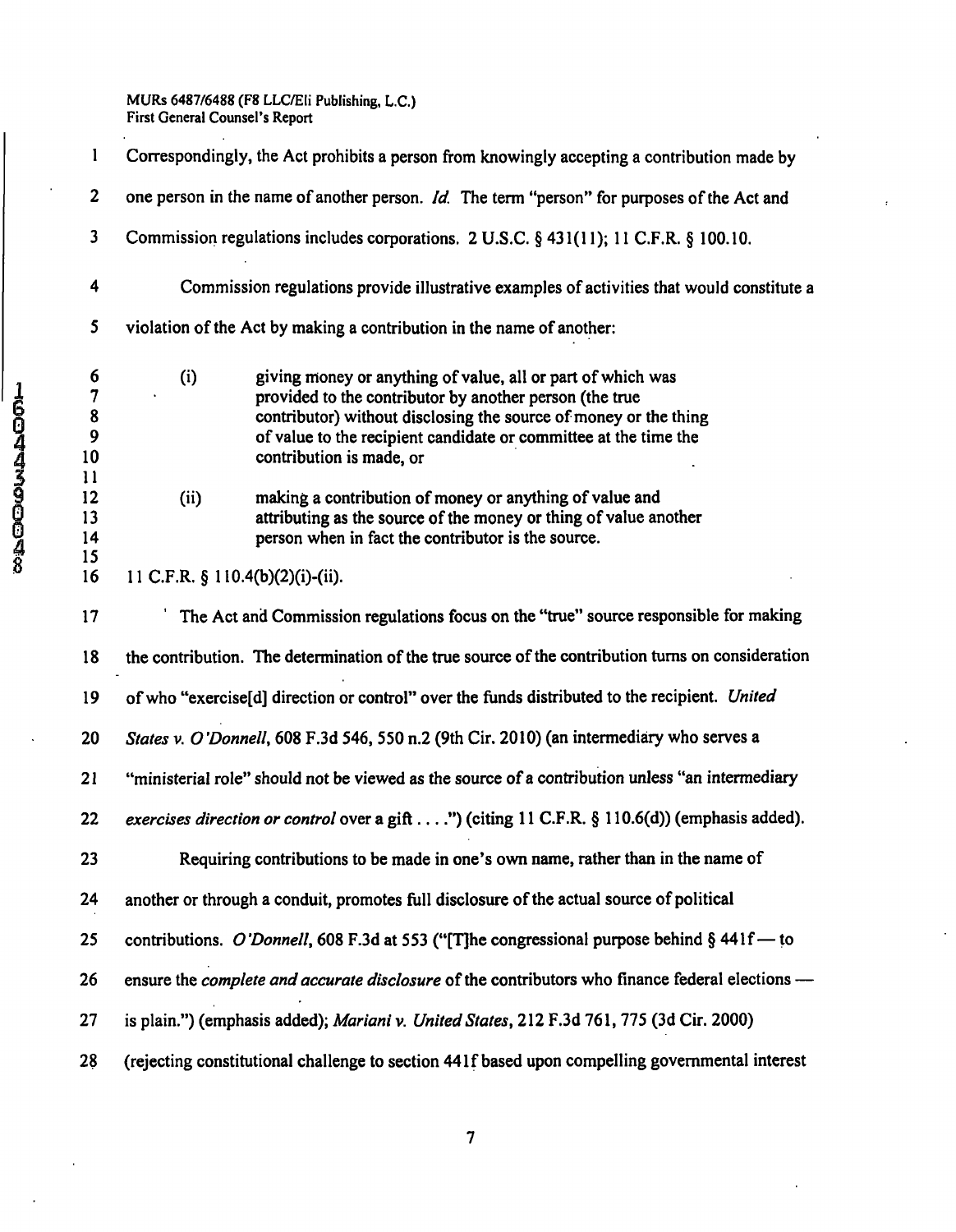1 in disclosure). Given this important governmental interest in full and accurate disclosure, "it is 2 implausible that Congress, in seeking to promote transparency, would have understood the 3 relevant contributor to be the intermediary who merely transmitted the campaign gift." 4 O'Donnell, 608 F.3d at 554.<sup>4</sup> Consequently, courts have flatly rejected the argument that "only *5 the person who actually transmits funds to a campaign makes the contribution...." United*  6 States v. Boender, 649 F.3d 650,660 (7th Cir. 2011). Rather, to determine the true source of a 7 contribution, "we consider the giver to be the *source* of the gift, not any intermediary who simply<br>
8 conveys the gift from the donor to the donee." *Id.* (citing *O'Donnell*, 608 F.3d at 550) (emphasis<br>
9 added).<br>
10 8 conveys the gift from the donor to the donee." Id. (citing O'Donnell, 608 F.3d at 550) (emphasis 9 added). 10 The case law is thus clear: if the true source of the contributions here — made 11 nominally by Eli Publishing and F8 — was in fact Lund or someone else, such that Eli 12 Publishing or F8 served merely as intermediaries for the true donor, the contributions were made 13 in violation of section 441f. 14 2. The Responses and the Sufficiency of the Complaints 15 The Joint Lund Response neither denies the truth or authenticity of Lund's reported 16 statements in the Fox 13 News broadcast nor refutes the information recounted in the 17 Complaints. Instead, the Respondents simply contend that the Complaints fail to adequately 18 allege a violation of the Act and should be dismissed on that basis. The contention lacks merit. 19 It is telling that the responses do not deny that Lund was the true source of the funds used *20 to make the Eli Publishing contributions. Instead, they assert that "nothing in the complaint*  21 suggests that the funds provided by Eli Publishing to Restore Our Future are from any source

<sup>&</sup>lt;sup>4</sup> See also Citizens United v. FEC, 130 S. Ct. 876, 914-16 (2010) ("The First Amendment protects political speech; and disclosure permits citizens and shareholders to react to the speech of corporate entities in a proper way. This transparency enables the electorate to make informed decisions and give proper weight to different speakers and messages."); Doe v. Reed, 130 S. Ct. 2811, 2820 (2010) ("Public disclosure also promotes transparency and accountability in the electoral process to an extent other measures cannot.").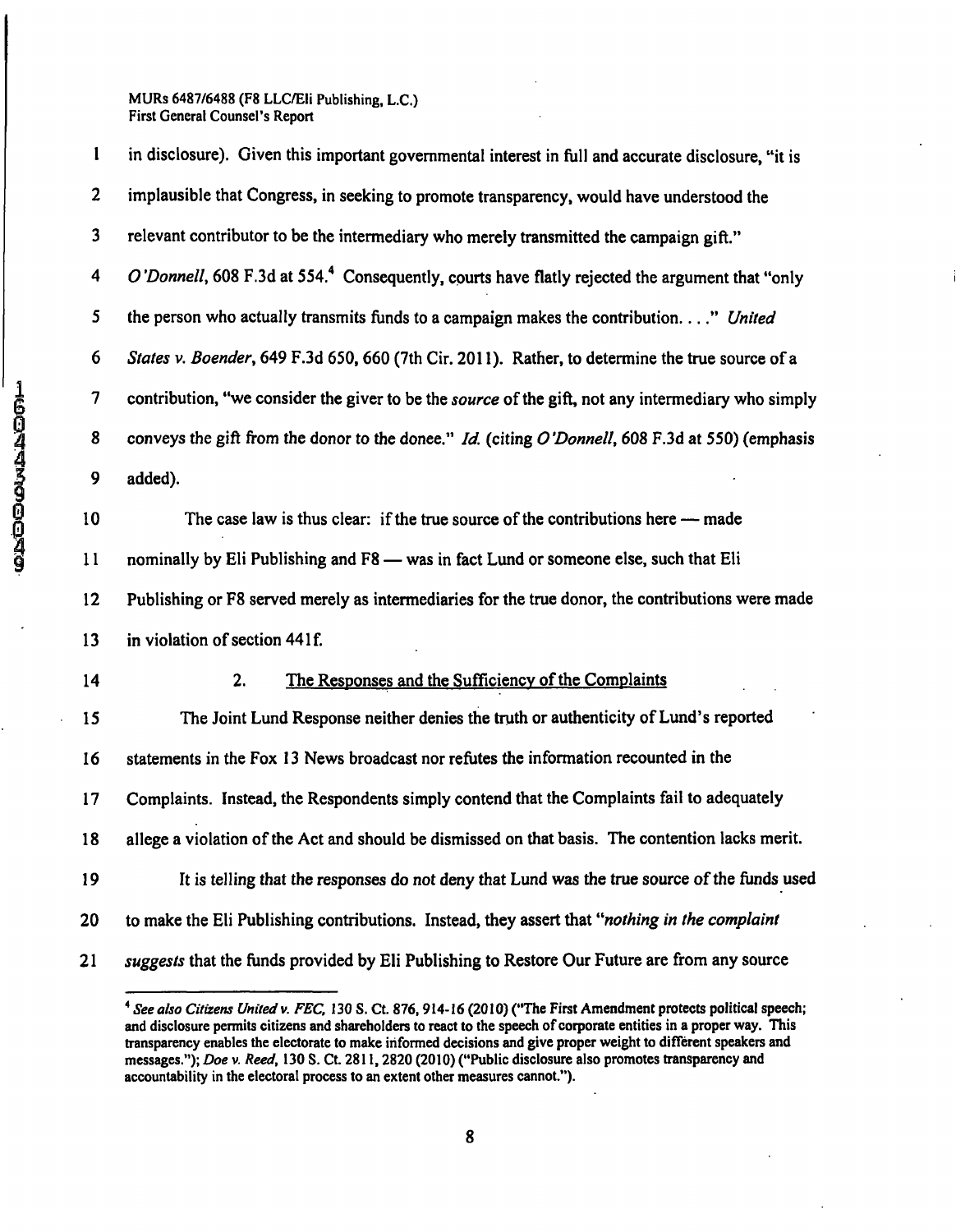1 other than its corporate funds, a lawful transaction on its face." F8 Resp. at 2; Joint Lund Resp. 2 at 2 (emphasis added). But that assertion simply elides the critical factual question — who was 3 the true source of the contribution. And to the extent it is meant to imply that simply because the 4 contribution came from an Eli Publishing account, it is "a lawful transaction," the contention 5 fails as a matter of law. See 0 'Donnell, 608 F.3d at 554 ("the relevant contributor" is not "the 6 intermediary who merely transmitted the campaign gift"). Every contribution made "in the name 7 of another" appears "on its face" to have been made from that source. Thus, respondents' 8 assertion simply begs the question.

9 The Complaints rely on an investigative news report of a major broadcaster, a Fox 10 affiliate, which provides video footage and reports on an interview with Lund in which he 11 reportedly admits using Eli Publishing to make a contribution to ROF. To be sure, the 12 complainants do not purport to make their allegations on the basis of personal knowledge. But 13 there is no such requirement in either the Act or the Commission's regulations. To the contrary, 14 the Act requires only that a complaint "be in writing, signed and sworn to by the person filing 15 such complaint, and  $\dots$  be made under penalty of perjury  $\dots$  2 U.S.C. § 437g(a)(1). And the 16 Commission's regulations expressly provide that a complainant may allege a violation of the Act *17 "based upon information and belief." 11 C.F.R. § 111.4(d) (emphasis added); see also*  18 Guidebook for Complainants and Respondents on the FEC Enforcement Process at 6 (May 2012) 19 ("Statements not based on personal knowledge should identify the source of the information."). 20 Further, the Complaints here do not recite mere conclusory assertions of possible violations; they 21 outline a sufficient factual predicate for each Respondent to understand what conduct allegedly 22 violated the Act. 11 C.F.R. § 111.4(d)(3).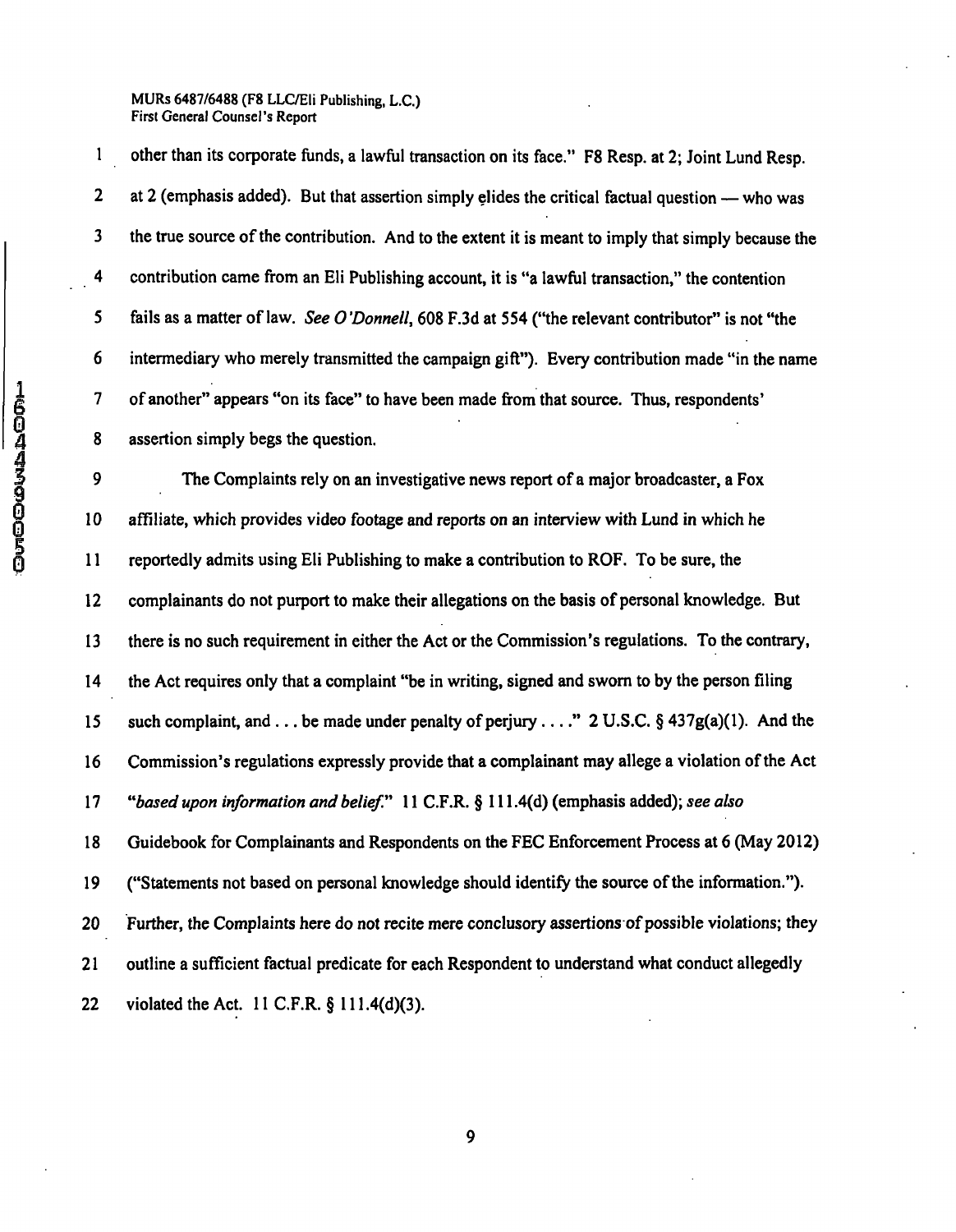$\ddot{\phantom{a}}$  $\ddot{\phantom{a}}$ 

| 1               | The factual basis for the Complaints, the Fox 13 News broadcast, centers on Utah state                                 |
|-----------------|------------------------------------------------------------------------------------------------------------------------|
| 2               | records and information reportedly provided by Lund himself. Lund's statements regarding his                           |
| $\mathbf{3}$    | contribution to Eli Publishing, as recounted in that Fox news report, if authentic, are inherently                     |
| 4               | reliable as admissions. And the details Lund himself supplies concerning his reasons for making                        |
| $5\overline{)}$ | the contribution through a corporation he controls also provide a level of specificity that rises far                  |
| 6               | above mere surmise. See Statement of Reasons, Comm'rs Mason, Sandstrom, Smith, and                                     |
| 7               | Thomas, MUR 4960 (Hillary Clinton) ("Complaints not based upon personal knowledge must                                 |
| 8               | identify a source of information that reasonably gives rise to a belief in the truth of the                            |
| 9               | allegations presented.").                                                                                              |
| 10              | Accordingly, the Complaints are more than adequate to satisfy the Act and Commission                                   |
| 11              | regulations at this stage: they provide a sufficient basis to assess whether there is a reason to                      |
| 12              | believe that the alleged violations may have occurred and warrant further investigation. See                           |
| 13              | Statement of Policy Regarding Commission Action in Matters at the Initial Stage in the                                 |
| 14              | Enforcement Process, 72 Fed. Reg. 12545 (Mar. 16, 2007).                                                               |
| 15<br>16        | There is Reason to Believe that Lund Used Eli Publishing as a Pass<br>3.<br>Through to Convey His Contributions to ROF |
| 17              | In MUR 6488, the allegations in the Complaint and the news reports it cites indicate that                              |
| 18              | Lund effectively admitted that he was the true source of the contribution by Eli Publishing to                         |
| 19              | ROF. The Fox 13 news broadcast recites several statements attributed to Lund in which he                               |
| 20              | acknowledges as much. According to the voice-over component of the broadcast, Lund was                                 |
| 21              | "glad to donate a million dollars." Tr., Attach. A (emphasis added). The Fox 13 newscast                               |
| 22              | reports that Lund admitted that he used Eli Publishing as the vehicle to make the contribution                         |
| 23              | simply as a matter of an "accounting" convenience: "Lund told Fox 13 he's not trying to hide                           |
| 24              | the donation. He made it through a corporation he created to publish a book years ago because                          |

**ISOARSOODST**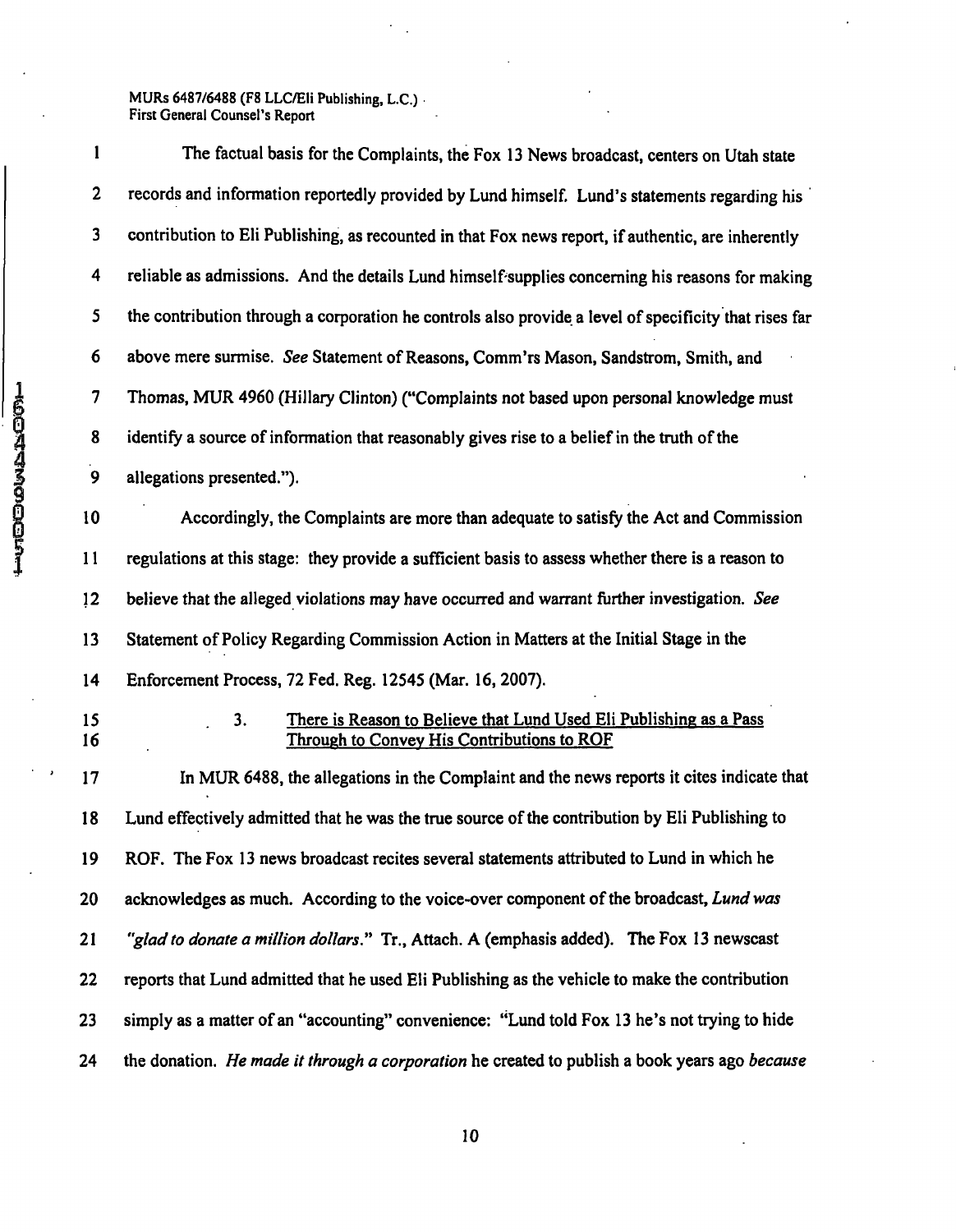|             | 1                       | donating through a corporation has accounting advantages." Fox 13 News Broadcast (emphasis         |
|-------------|-------------------------|----------------------------------------------------------------------------------------------------|
|             | $\overline{\mathbf{c}}$ | added). According to another news report, Lund also said that he made the contribution through     |
|             | $\overline{\mathbf{3}}$ | Eli Publishing instead of in his own name because he did not want "to be real public about being   |
|             | 4                       | a part of the campaign." See NPR Broadcast. Fox 13 reported that Lund also explained why he        |
|             | $5\phantom{a}$          | made the contribution: he represented that the large amount of the contribution "show[ed] how      |
|             | 6                       | concerned he is about the direction of the country." Tr., Attach. A (emphasis added).              |
|             | $\overline{\mathbf{7}}$ | Lund's Response does not address the authenticity of these admissions. And, if                     |
|             | 8                       | accurately reported, these statements are more than adequate by themselves to conclude there is    |
| 16044300052 | 9                       | reason to believe the contribution in the name of Eli Publishing may have violated section 441f,   |
|             | 10                      | and that the question warrants further investigation.                                              |
|             | 11                      | But there is more. Dunn & Bradstreet reports show that the gross annual sales of Eli               |
|             | 12                      | Publishing were approximately \$72,000 in 2011 and \$70,000 in 2012. No other publicly             |
|             | 13                      | available information indicates that Eli Publishing had sales in prior years sufficient to fund an |
|             | 14                      | unreimbursed \$1 million contribution to ROF.                                                      |
|             | 15                      | Accordingly, there is ample reason to believe that, in violation of the Act, Lund was the          |
|             | 16                      | true source of the \$1 million contribution made by Eli Publishing to ROF.                         |
|             | 17<br>18                | There is Reason to Believe that the F8 Contribution Was Made in<br>4.<br>Violation of Section 441f |
|             | 19                      | There is also reason to believe that F8 was a conduit and not the true source of the               |
|             | 20                      | \$1 million contribution by F8 to ROF. Lund is not reported to have made admissions relating to    |
|             | 21                      | the F8 contribution. Nonetheless, there is a solid foundation to support a reason to believe       |
|             | 22                      | finding.                                                                                           |
|             | 23                      | <i>First</i> , as noted, the contributions from Eli Publishing and F8 were made on the same day    |
|             | 24                      | in the same \$1 million amount — suggesting a like-minded purpose at work. Second, the two         |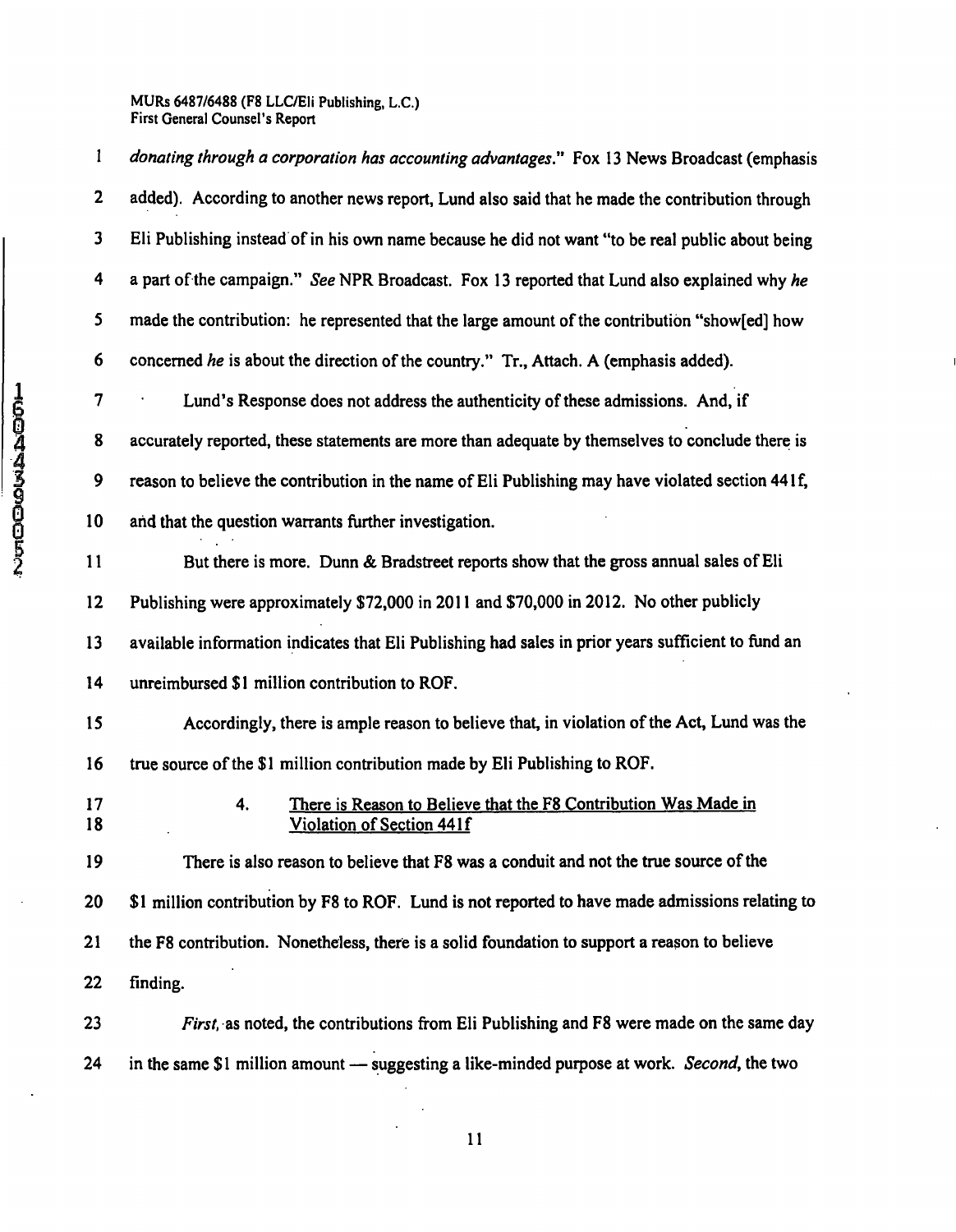1 entities claim to have the same (erroneous) physical address. The claimed address for both is in 2 fact the address of an accounting firm. The Fox 13 News Broadcast reflects that neither business 3 has a functioning office at their.shared address. As noted, the address appears to serve as a mail 4 stop for Eli Publishing and F8 — along with numerous others entities associated with Lund and 5 Blickenstaff and other Nu Skin founders. *Third*, both Eli Publishing and F8 appear to be 6 controlled by Lund or his family members or business associates. Fourth, the registered agent 7 for F8 is Lund's son-in-law Blickenstaff, and F8's designation of counsel appears to be signed by 8 another member of the Nu Skin board, Roney. Fifth, Eli Publishing, F8, and Lund retained the 9 same counsel in response to the allegations in the complaint. Sixth, there is no record evidence 10 showing that F8 had sufficient assets to make an unreimbursed \$ 1 million contribution to ROF. 11 The Complaint alleges that F8 does not conduct any business, and F8 does not deny the 12 allegation, stating only that F8's purpose is "commercial." F8 Resp. at 2. 13 For all these reasons, there is reason to believe that Unknown Respondents violated the 14 Act by making contributions using F8 as a conduit, and F8 violated that Act by permitting its 15 name to be used for this purpose.

#### **16 B. The Allegations Do Not Presently Support a Knowing and Willful Finding**

17 We do not recommend at this time that the Commission find that Respondents knowingly 18 and willfully violated the Act. A knowing and willful finding requires that the respondent knew 19 that his or her action was unlawful. See H.R. Rpt. 94-917 at 3-4 (Mar. 17, 1976); AFL-CIO v. 20 FEC, 628 F.2d 97, 98, 101 (D.C. Cir. 1980) (stating that "knowing and willful" means 21 "'defiance' or 'knowing, conscious, and deliberate flaunting' of the Act"). 22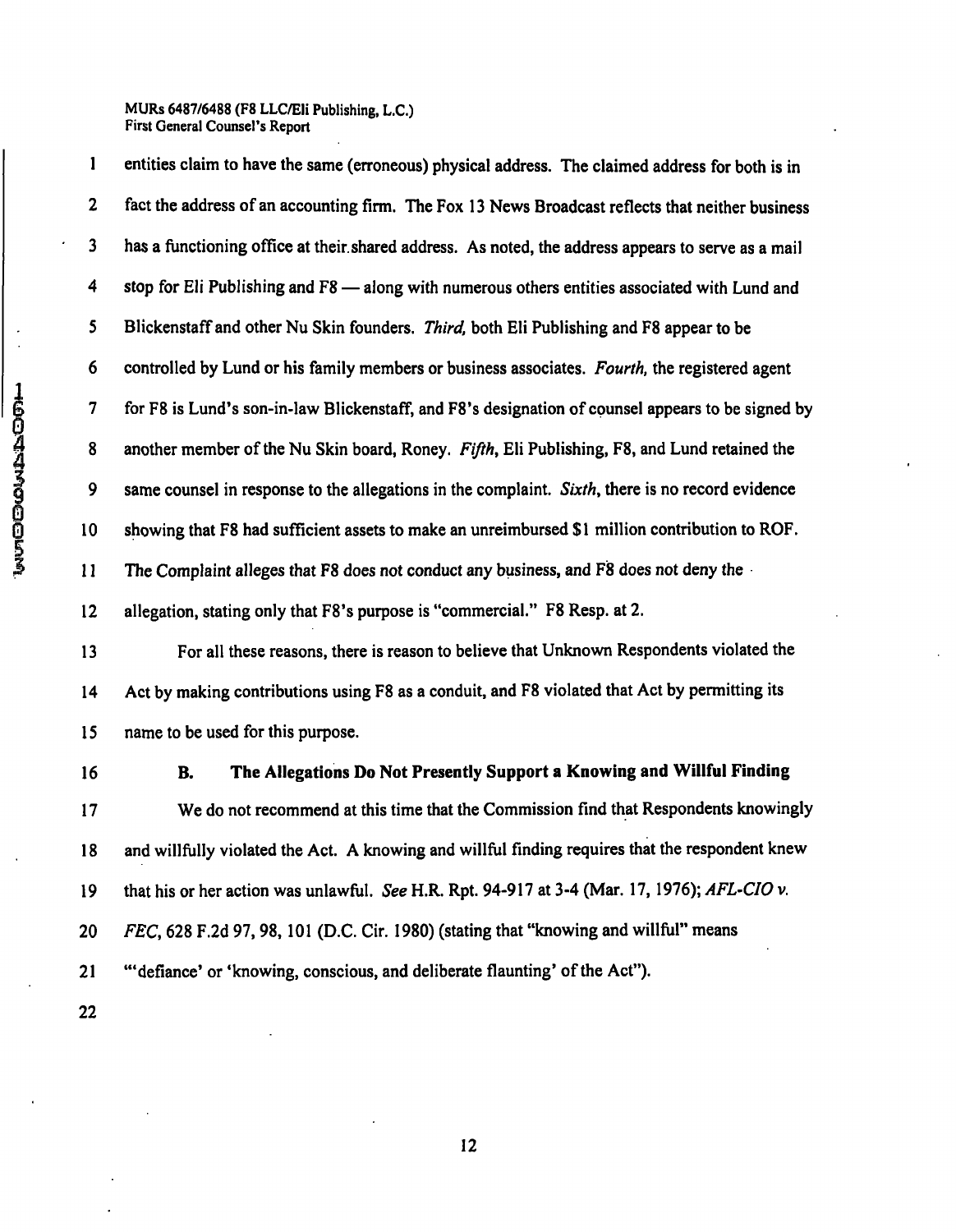| l                        | We currently lack sufficient information to support an inference that the Respondents                                                            |
|--------------------------|--------------------------------------------------------------------------------------------------------------------------------------------------|
| $\mathbf{2}$             | knew their actions were illegal. Lund's apparent admission that he made the contribution                                                         |
| 3                        | through a corporate intermediary for beneficial "accounting purposes" — but by implication not                                                   |
| 4                        | to avoid a disclosure requirement - is at best ambiguous and may tend to support the                                                             |
| 5                        | proposition that his actions were not made in willful disregard of a known legal obligation. And                                                 |
| 6                        | his reported claim that he did not want "to be real public about being a part of the campaign,"                                                  |
| $\overline{\mathcal{L}}$ | without more, is not sufficient to support a finding of a knowing and willful violation.                                                         |
| 8                        | Accordingly, at this time we do not recommend that the Commission find that Respondents                                                          |
| 9                        | knowingly and willfully violated the Act.                                                                                                        |
| 10<br>11                 | C.<br>The Allegations Do Not Presently Support Finding Reason to Believe that<br>Either Eli Publishing or F8 Constitutes a "Political Committee" |
| 12<br>13                 | The Act defines a "political committee" as any committee, association, or other group of                                                         |
| 14                       | persons that receives "contributions" or makes "expenditures" for the purpose of influencing a                                                   |
| 15                       | federal election which aggregate in excess of \$1,000 during a calendar year. 2 U.S.C.                                                           |
| 16                       | § 431(4)(A). The term "contribution" includes "any gift, subscription, loan, advance, or deposit                                                 |
| 17                       | of money or anything of value made by any person for the purpose of influencing any election                                                     |
| 18                       | for Federal office." Id. $\S$ 431(8)(A)(i). An "expenditure" under the Act is "any purchase,                                                     |
| 19                       | payment, distribution, loan, advance, deposit, or gift of money or anything of value, made by any                                                |
| 20                       | person for the purpose of influencing any election for Federal Office." Id. § 431(9)(A)(i). An                                                   |
| 21                       | organization will be considered a "political committee" only if its "major purpose is Federal                                                    |
| 22                       | campaign activity (i.e., the nomination or election of a Federal candidate)." Political Committee                                                |
| 23                       | Status: Supplemental Explanation and Justification, 72 Fed. Reg. 5595, 5597 (Feb. 7, 2007);                                                      |
| 24                       | Buckley v. Valeo, 424 U.S. 1, 79 (1976); FEC v. Massachusetts Citizens for Life, Inc., 479 U.S.                                                  |
| 25                       | 238, 262 (1986).                                                                                                                                 |

**HOODAASTOODS**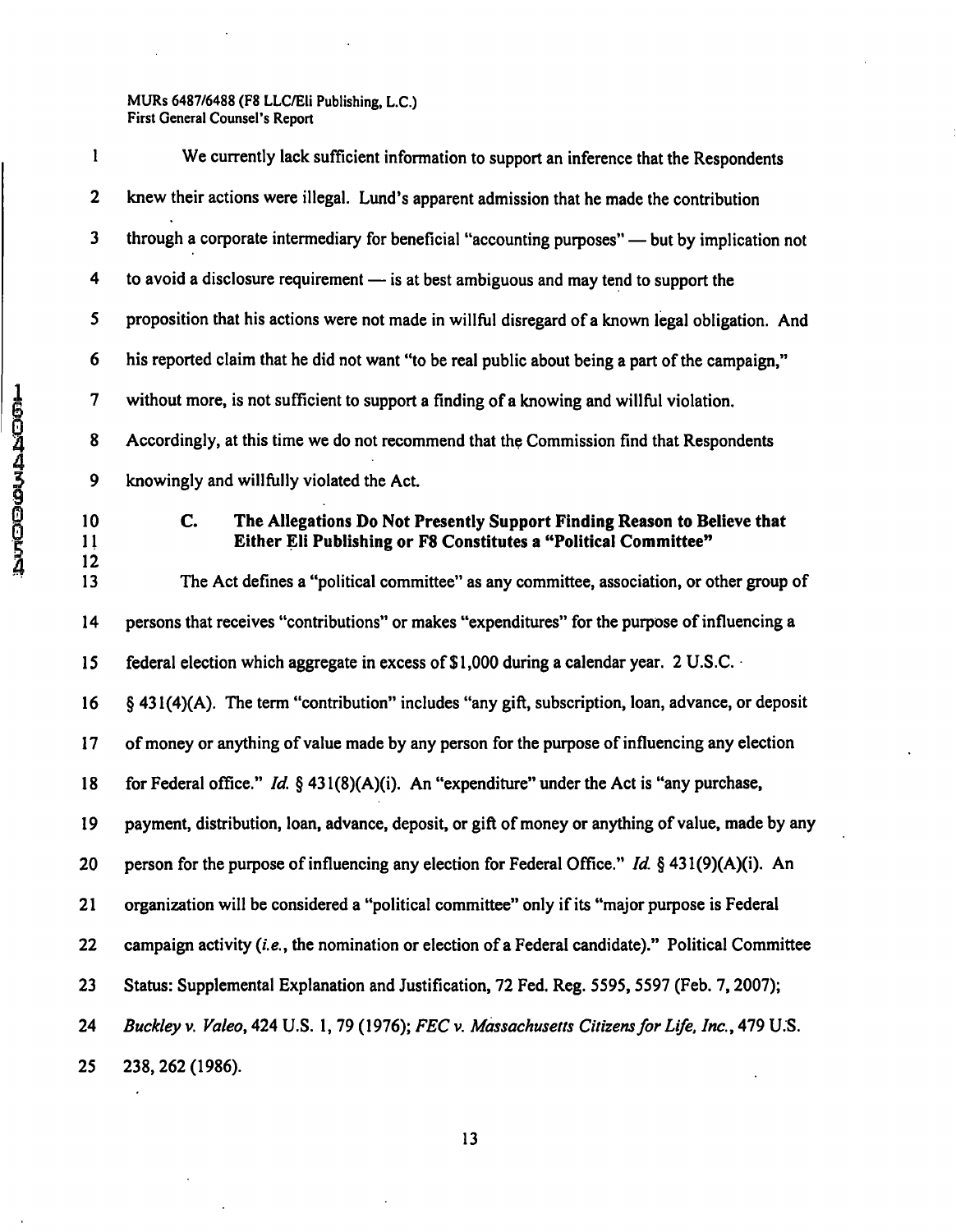1 The Complaints allege that Eli Publishing and F8 were both conduits and political 2 committees. By definition, in the context of a possible section 441f violation, an entity can be a 3 conduit or a political committee, but not both. The record here provides reason to believe that 4 Eli Publishing and F8 acted as conduits for \$1 million contributions to ROF, not that Eli 5 Publishing and F8 accepted or made contributions as set forth in section 431(4)(A) and thus 6 constitute political committees.

7 Advisory Opinion ("AO") 1996-18 (Int'l Assoc. of Fire Fighters) is instructive. There, 8 the Commission determined that the passive receipt of federal campaign money into an 9 intermediary's separate segregated fund would not trigger political committee status. In that 10 Advisory Opinion Request, a labor union proposed to use a state-authorized "conduit account" to 11 receive and transfer an individual donor's contribution to the union's federal committee with the 12 donor's written authorization. The Commission concluded that the contribution should be 13 attributed to the donor, not the union, because the donor exercised direction and control over the 14 funds and determined when and to whom they would be disbursed. AO 1996-18 at 2. The 15 conduit account merely served an accounting function where funds would sit idle awaiting 16 direction from the true donor. Id. at 3. Accordingly, the conduit account would not be 17 "accepting or making contributions for the purposes of the Act" and would not constitute a 18 political committee.  $Id$  at 2-3.<sup>5</sup>

19 Thus, because there is reason to believe that Eli Publishing and F8 served simply as pass 20 throughs, or mere conduits, for the contributions to ROF, and consistent with AO 1996-18, the

 $\degree$  The Commission further concluded that the union would be acting as a collecting agent under 11 C.F.R. §§ 102.6(c)(4) and 102.8(b)(1). See AO 1996-18 at 2. Here, neither Eli Publishing nor F8 purports to be "an organization or comminee that collects and transmits contributions to one or more separate segregated funds to which the collecting agent is related," 11 C.F.R. § 102.6(b), as necessary to constitute a "collecting agent."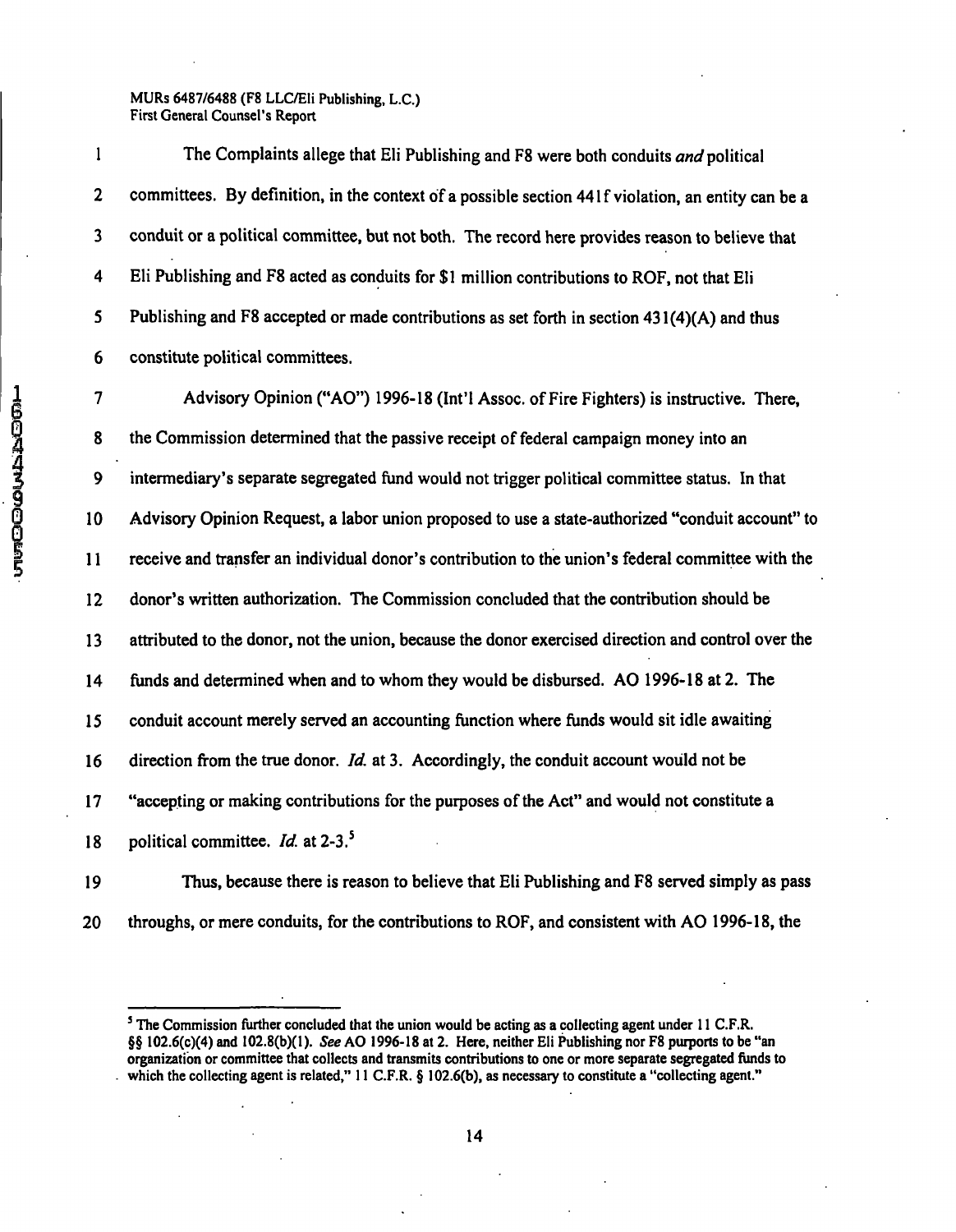1 two corporate bodies did not "accept[] or make[]" contributions under 2 U.S.C. § 431 (4)(A), and 2 do not appear to have triggered political committee status.

3 Even were there a factual basis to conclude that Eli Publishing or F8 used independent, 4 unreimbursed funds to make the contributions — and there is not — the present record would be 5 inadequate to draw an inference that the major purpose of either Eli Publishing or F8 was federal 6 campaign activity, that is, the nomination or election of federal candidates. Eli Publishing claims 7 its business purpose is the publishing of specialty books, that it has published one such book, and 8 that it plans to publish additional books. Eli Publ'g Resp. at 2. F8 claims its purpose is 9 "commercial," not political, although it does not elaborate. F8 Resp. at 2. No other information 10 indicates they engaged in other political activities.

11 If an investigation ultimately confirms that Eli Publishing and F8 were used to affect a 12 contribution in the name of another, it follows that the two entities were not political committees. 13 At this stage, however, we recommend that the Commission refrain from making any finding 14 regarding Eli Publishing's and F8's status as political committees until we conclude our 15 proposed investigation.

# **16 D. The Record Should Be Developed Before Taking Action as to ROF**

17 ROF contends that because the Complaint did not name it as a respondent, this Office 18 should not have so designated ROF. Depending on the result of further investigation into the 19 questioned contributions, ROF could be liable for violating 2 U.S.C. § 44If, which prohibits 20 knowingly accepting a contribution made in the name of another. Also, should a treasurer 21 discover after receipt of an apparently legitimate contribution that it was made in the name of 22 another, the treasurer must disgorge the contribution within 30 days. 11 C.F.R. § 103.3(b)(2); 23 see MUR 5643 (Carter's Inc.) (informing recipient committee of its obligation to refund or

**COCOCOONSACTOR**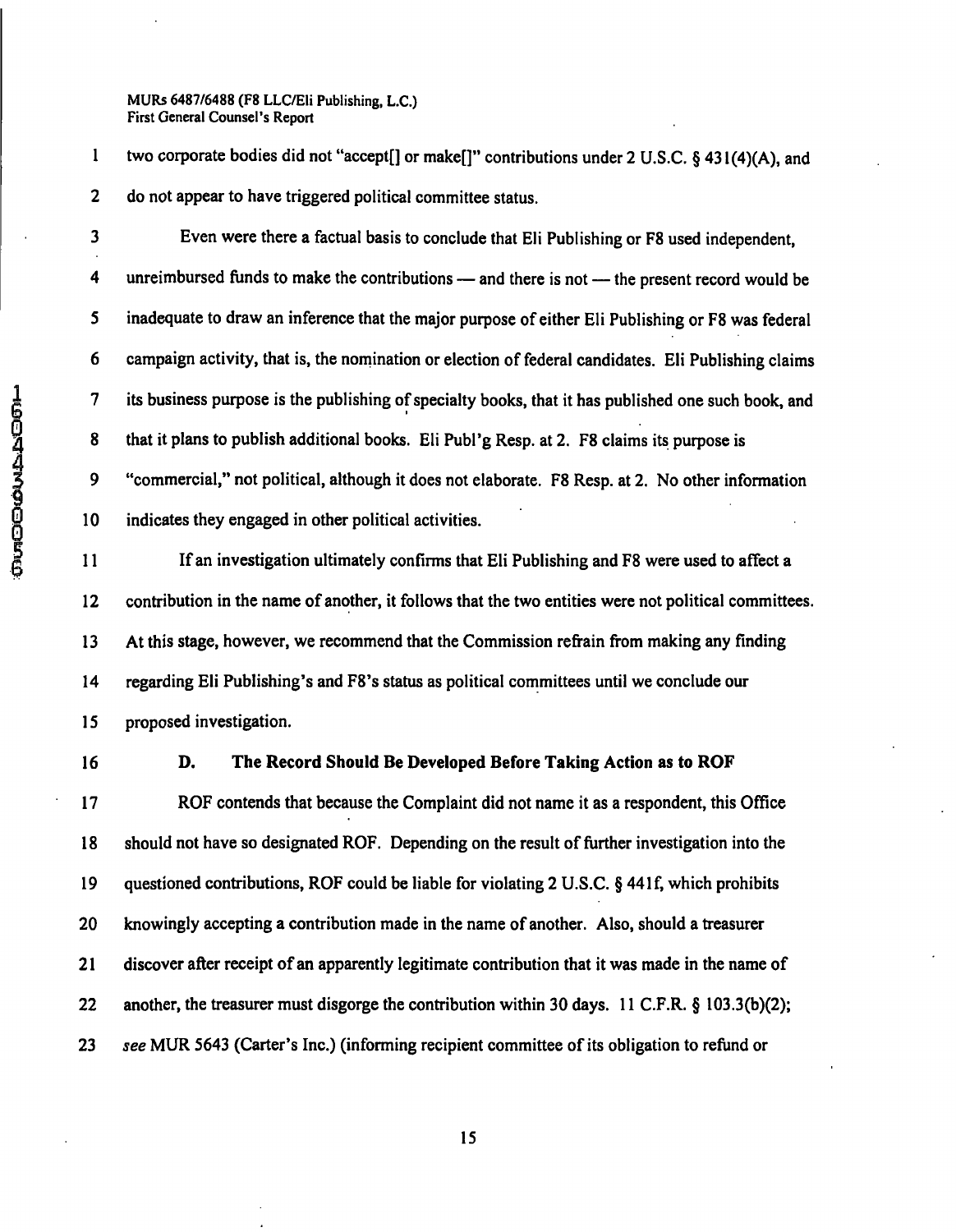1 disgorge illegal contribution); AO 1996-05 (Jay Kim for Congress) (allowing for disgorgement 2 of illegal contributions to U.S. Treasury as an alternative to refunding contributions). Although 3 the Complaints do not allege that ROF violated section 44If, ROF may subsequently be required 4 to refund or disgorge the contributions of Eli Publishing and F8. Accordingly, we recommend 5 that the Commission take no action at this time with respect to ROF. If we obtain information 6 bearing on the question of ROF's liability under section 441 f or its obligations to disgorge during 7 the investigation, we will make appropriate further recommendations at that time.

# 8 IV. INVESTIGATION

9 We intend to conduct a targeted investigation to determine the true source of the 10 contributions made to ROF. We will seek information regarding where and how Eli Publishing 11 and F8 obtained the funds to make the contributions to ROF. We also will attempt to determine 12 whether others played a role in funding those contributions. Although we will proceed 13 informally to the extent possible, formal discovery may be necessary. We therefore recommend 14 that the Commission authorize the use of compulsory process, including subpoenas for answers 15 to written questions, production of documents, and depositions as necessary.

- **16 V. RECOMMENDATIONS**
- 17 1. Find reason to believe that Eli Publishing, L.C. violated 2 U.S.C. § 441 f; 18 2. Find reason to believe that Steven J. Lund violated 2 U.S.C. § 441f; 19 3. Find reason to believe that F8 LLC violated 2 U.S.C. § 441f; 20 4. Find reason to believe that Unknown Respondents violated 2 U.S.C. § 441 f; 21 5. Take no action at this time with respect to the allegation that Eli Publishing, L.C. 22 violated 2 U.S.C. §§ 432,433, and 434; 23 6. Take no action at this time with respect to the allegation that F8 LLC violated 24 2 U.S.C. §§432,433, and 434;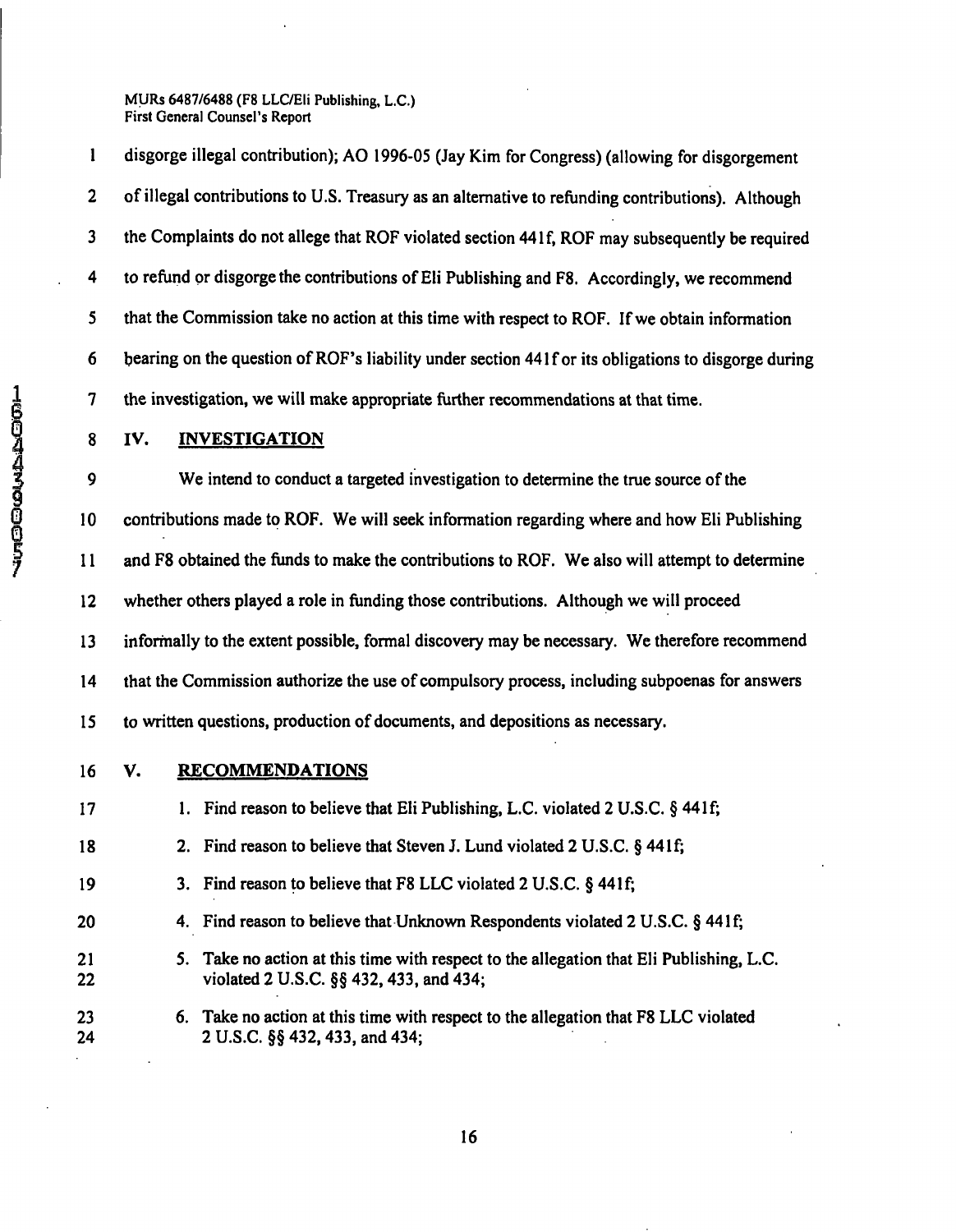- 7. Take no action at this time as to Restore Our Future and Charles R. Spies, in his official capacity as Treasurer;
	- 8. Approve the attached Factual and Legal Analyses;
	- 9. Authorize the use of compulsory process, as necessary; and
	- 10. Approve the appropriate letters.

Date:  $6/6/12$ 

<u>II in Herman</u>

General Counsel

Dahiel A. Petalas Associate General Counsel for Enforcement

Rev O. Luckett Acting Assistant General Counsel

William A. Powers Attorney

 

 **Attachments** 

 A. Transcript of Fox 13 News Video

 

 

 

 $\overline{\mathbf{3}}$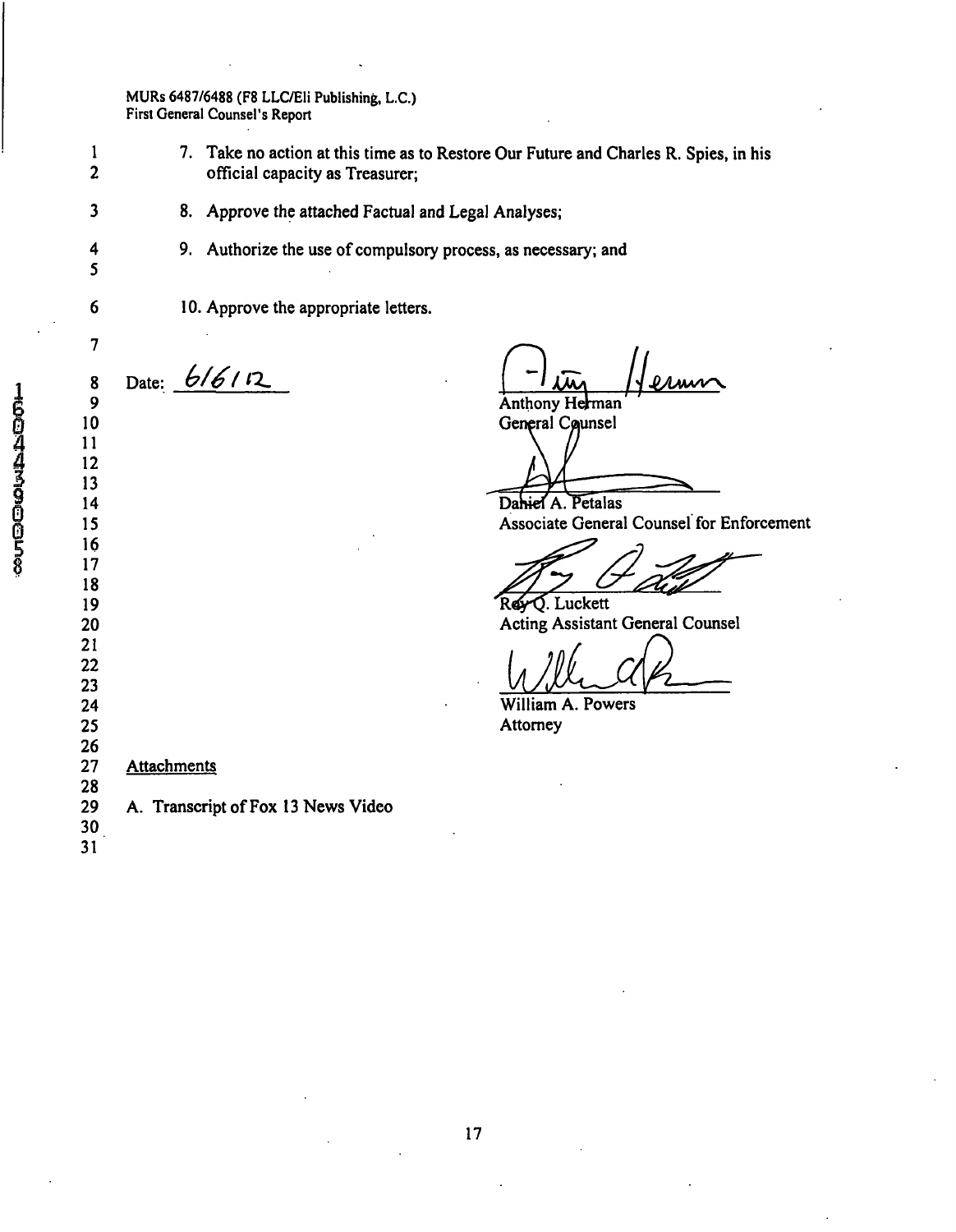# **MURs 6487/6488**

# **Transcript of Fox 13 News Video**

| <b>Speaker</b>               | <b>Narrative</b>                                           |
|------------------------------|------------------------------------------------------------|
| New Announcer #1             | One day last March two Utah companies each sent a          |
|                              | million dollars to a organization supporting Mitt Romney   |
|                              | for President.                                             |
| News Announcer #2            | Now the companies share an address in Provo and today      |
|                              | Fox 13s Max Roth went there to find out what they do.      |
|                              | Fox 13's Max Roth joins us tonight in the studio, Max.     |
| Investigative Reporter Max   | Yeah Hope and Bob, Restore Our Future is a so called       |
| <b>Roth</b>                  | "Super-PAC", it's a Political Action Committee that can    |
|                              | take donations of any size so long as they disclose the    |
|                              | donors.                                                    |
|                              | The Supreme Court made that legal in March of 2009.        |
|                              | In March of this year two men from Utah with two           |
|                              | obscure companies have shown just how much                 |
|                              | presidential politics have changed.                        |
|                              | From January through June, Restore Our Future got three    |
|                              | \$ 1 million dollar donations, two of them from this       |
|                              | building in Provo, from Eli Publishing and F8 LLC, for     |
|                              | donors making political history there hard to find.        |
| Roth (footage of Roth at the | No listing on the directory and 420 isn't even on any door |
| building)                    | in the building.                                           |
| Roth                         | Wanted to talk to someone from Eli or F8 LLC.              |
|                              | [Voiceover of Roth: But the nice folks in Suite 400 said   |
|                              | they were also 420.]                                       |
| Roth                         | Are you familiar with those?                               |
| Tenant                       | I, I am not, so I don't know, I don't work for Eli.        |
| Roth                         | Ok and is F8 located here, F8.                             |
| Tenant                       | No.                                                        |
| Roth                         | Ok they, they listed this address as their address on the  |
|                              | political donation.                                        |
| Tenant                       | I'm not familiar with F8.                                  |
|                              | Are you familiar with F8?                                  |
| Michael Beckel,              | Donations are being tied to companies that you know we     |
| <b>Center for Responsive</b> | don't know anything about.                                 |
| Politics                     |                                                            |
| Roth                         | State corporate records show Steve Lund as the only        |
|                              | officer in Eli Publishing. He's a cofounder and former     |
|                              | CEO of the Nu Skin Corporation. F8 LLC was created by      |
|                              | Jeremy Blickenstaff an attorney who also has ties to       |
|                              | NuSkin. Contacted by Fox 13, Lund says he's not hiding     |

Attachment A Page 1 of 2